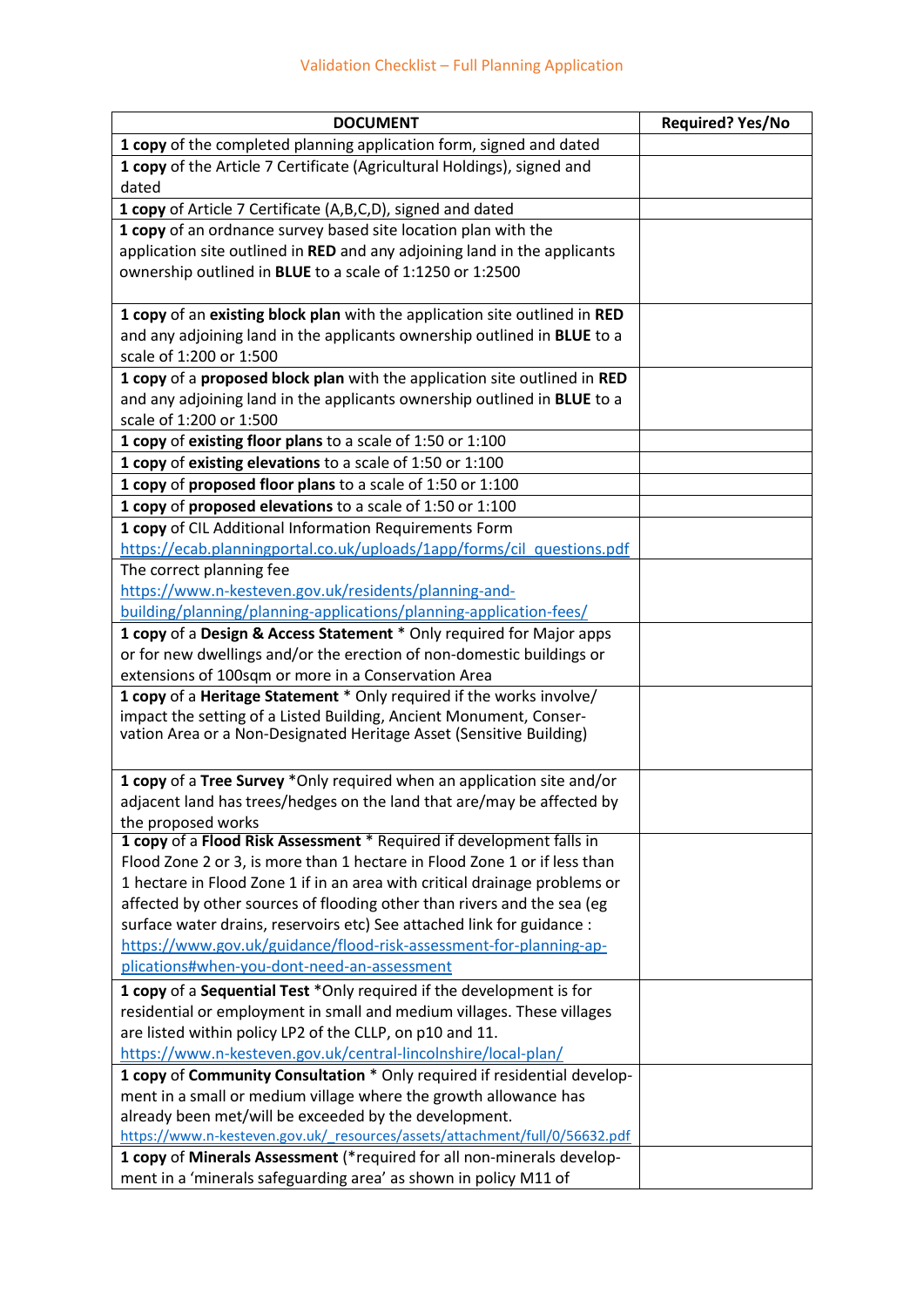| the Lincolnshire Minerals and Waste Local Plan)                    |  |
|--------------------------------------------------------------------|--|
| https://www.lincolnshire.gov.uk/residents/environment-and-         |  |
| planning/planning-and-development/minerals-and-waste/              |  |
| 1 copy of Health Impact Assessment (*required for all residential  |  |
| developments of 25 dwellings or more or 0.5ha for all other devel- |  |
| opments) https://www.n-kesteven.gov.uk/central-lincolnshire/       |  |
| local-plan/supplementary-planning-documents-and-guidance-          |  |
| notes/                                                             |  |

Additional Documents that may be required:

Affordable Housing Provision

Agricultural Land Classification Assessment - Policy LP19 & LP55 (Part G)

Agricultural Workers Dwellings Justification Statement (Policy LP55, Part D)

Air Quality Assessment

Archaeological Assessment

Contaminated Land Assessment

Details of Building Regulations Part M4(2) dwellings – Policy LP10

Ecology Surveys, incorporating Geology and Biodiversity

Economic Regenerations Statements

External Lighting Schemes

Financial Viability Appraisal

Landscape and Visual Impact Assessment

Land Suitability Report

Levels/Sections/Topographical Survey

Marketing Report/Business Plan - Policy LP15/LP55

Planning Obligations

Pollution Statement (Dust, odour, noise)

Recreation, Sport and Open Space - Policy LP24/Appendix C Public Open Space Assessment

Retail Impact Assessment

Structural Survey (Barn Conversions etc)

Supporting Planning Statement

Surface and Four Water Drainage Assessment

Sustainability Statement including Building for Life

Tourism